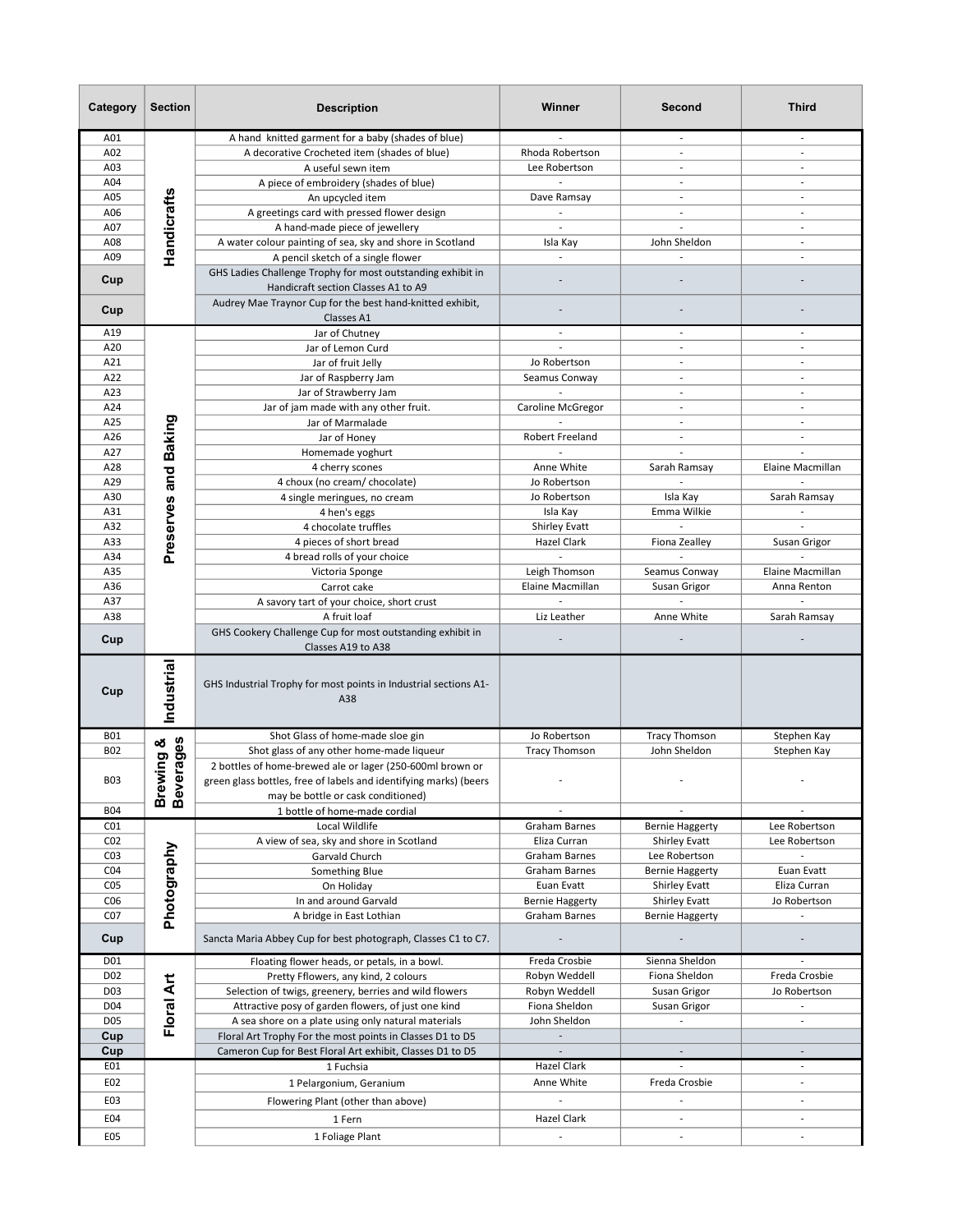| E06                                 |                        | 1 Cactus or Succulent                                                                            | Rhoda Robertson                   | Isla Kay<br>$\overline{\phantom{a}}$                 |                                                      |
|-------------------------------------|------------------------|--------------------------------------------------------------------------------------------------|-----------------------------------|------------------------------------------------------|------------------------------------------------------|
| E07<br>E08                          |                        | 1 Orchid.                                                                                        | <b>Hazel Clark</b>                | $\overline{\phantom{a}}$                             |                                                      |
|                                     |                        | 1 Vase Asters, 4 Blooms                                                                          | Hazel Clark                       |                                                      |                                                      |
| E09                                 |                        | 1 Vase H.T. Roses, 3 Blooms                                                                      |                                   |                                                      |                                                      |
| E10                                 |                        | 1 Vase H.T. Roses, 1 Bloom<br>J.K. Webster Rose Shield for the best rose exhibit, Classes E9 and | Hazel Clark                       | John Sheldon                                         |                                                      |
| Cup                                 |                        | E10                                                                                              |                                   |                                                      |                                                      |
| E11                                 |                        | 1 Vase Floribunda Rose, 1 Stem                                                                   | Hazel Clark                       |                                                      |                                                      |
| E12                                 |                        | 1 Vase Roses, Mixed, Min 4 Stems                                                                 | John Sheldon                      | <b>Hazel Clark</b>                                   |                                                      |
| E13                                 |                        | 1 Vase Shrub Roses, 4 Stems                                                                      | $\overline{\phantom{a}}$          |                                                      | $\overline{\phantom{a}}$                             |
| E14                                 |                        | 1 Vase Annuals, 1 kind                                                                           | Hazel Clark                       | $\overline{\phantom{a}}$                             | $\overline{\phantom{a}}$                             |
| E15                                 |                        | 2 Vases Annuals, 2 Distinct Kinds                                                                |                                   | $\overline{\phantom{a}}$                             | $\overline{\phantom{a}}$                             |
| E16                                 |                        | 1 Vase Annuals, 3 Distinct Kinds                                                                 | Hazel Clark                       | $\overline{\phantom{a}}$                             | $\overline{\phantom{a}}$                             |
| E17                                 |                        | 1 Vase Gladioli, 3 Spikes                                                                        | <b>Ronald Grigor</b>              | $\frac{1}{2}$                                        |                                                      |
| E18                                 |                        | 1 Vase Gladioli, 1 Spike                                                                         | <b>Ronald Grigor</b>              | James Mowat                                          | Susan Grigor                                         |
| Cup                                 | Plants and Cut Flowers | James Hardie Cup for the best Gladioli exhibit, Classes E17 and                                  |                                   |                                                      |                                                      |
|                                     |                        | E18                                                                                              |                                   |                                                      |                                                      |
| E19                                 |                        | 1 Vase Cactus Dahlias, 3 Blooms                                                                  | <b>Andrew Watt</b>                | Liz Leather                                          |                                                      |
| E20                                 |                        | 1 Vase Decorative Dahlias, 3 Blooms                                                              | <b>Andrew Watt</b>                |                                                      |                                                      |
| E21                                 |                        | 1 Vase Pom-Pom Dahlias, 5 Blooms.                                                                | Andrew Watt                       |                                                      |                                                      |
| E22                                 |                        | 1 Vase French Marigolds, 6 Blooms.                                                               | John Sheldon                      | Hazel Clark                                          |                                                      |
| E23                                 |                        | 1 Vase African Marigolds, 4 Blooms.                                                              | Hazel Clark                       |                                                      |                                                      |
| E24                                 |                        | 1 Vase Phlox, 3 Spikes                                                                           | Liz Leather                       | Caroline McGregor                                    | Hazel Clark                                          |
| E25                                 |                        | 2 Vases of Flowers from Open Border                                                              | Hazel Clark                       |                                                      |                                                      |
| E26                                 |                        | 1 Vase Herbaceous, 2 Distinct Kinds                                                              | <b>Hazel Clark</b>                | James Mowat                                          | Freda Crosbie                                        |
| E27                                 |                        | 1 Vase Mixed Herbaceous                                                                          | Hazel Clark                       | Freda Crosbie                                        | James Mowat                                          |
| E28                                 |                        | 2 Vases Sweet Peas, 7 Spikes in Each, one variety in each vase                                   | Liz Leather                       | Victoria Freeland                                    | $\overline{\phantom{a}}$                             |
| E29                                 |                        | 1 Vase Sweet Peas, 9 Spikes                                                                      | <b>Andrew Watt</b>                | Jo Robertson                                         | John Sheldon                                         |
|                                     |                        |                                                                                                  |                                   |                                                      |                                                      |
| Cup                                 |                        | Smithy Shield for the best sweet pea exhibit, Classes E28 and E29                                |                                   |                                                      |                                                      |
| E30                                 |                        | 1 Vase mixed Shrubs-Foliage                                                                      |                                   |                                                      |                                                      |
| E31                                 |                        | 1 Vase 4 Mixed Flowering shrubs                                                                  | Hazel Clark                       |                                                      |                                                      |
| E32                                 |                        | 1 Vase, 1 Flowering Shrub, 3 Stems                                                               | James Mowat                       | Freda Crosbie                                        | <b>Hazel Clark</b>                                   |
| E33                                 |                        | 1 Vase of Sunflowers.                                                                            |                                   |                                                      |                                                      |
| E34                                 |                        | 6 Fuchsia Heads on a Board.                                                                      | John Sheldon                      | Hazel Clark                                          | $\overline{\phantom{a}}$                             |
| F <sub>01</sub><br>F <sub>0</sub> 2 |                        | 6 Pods Broad Beans<br>4 Runner Beans                                                             | Malcolm Macmillan<br>Dougie Clark | Dougie Clark<br>$\overline{\phantom{a}}$             | $\overline{\phantom{a}}$                             |
| F <sub>0</sub> 3                    |                        | 6 French Beans                                                                                   | Dougie Clark                      | L.                                                   |                                                      |
| F04                                 |                        | 6 Pods Peas                                                                                      |                                   |                                                      |                                                      |
| F <sub>0</sub> 5                    |                        | 6 Tomatoes (Cherry Variety)                                                                      | Dougie Clark                      | John Sheldon                                         | Robert Logan                                         |
| F <sub>06</sub><br>F <sub>0</sub> 7 |                        | 4 Tomatoes<br>2 Turnips                                                                          | Anne Raitt<br>Malcolm Macmillan   | Dougie Clark                                         | Robert Logan                                         |
| F <sub>0</sub> 8                    |                        | 2 Beetroot, Globe                                                                                | Dougie Clark                      | Malcolm Macmillan                                    | $\overline{\phantom{a}}$                             |
| F09                                 |                        | 2 Beetroot, Cylindra.                                                                            | Dougie Clark                      |                                                      | $\overline{\phantom{a}}$                             |
| Cup                                 |                        | J.K. Webster Shield for best beetroot, Classes F8 and F9                                         |                                   |                                                      |                                                      |
| F10                                 |                        | 2 Carrots.                                                                                       | Dougie Clark                      | Andrew Watt                                          | Alasdair Easton                                      |
| F11<br>F12                          |                        | 2 Parsnips.<br>4 Onions, Grown from setts                                                        | Dougie Clark                      | Malcolm Macmillan                                    | $\overline{\phantom{a}}$<br>Andrew Watt              |
| F13                                 |                        | 4 Onions, Grown from seed                                                                        | Andrew Watt                       | Robert Logan                                         | Ian McMullan                                         |
| F14                                 |                        | 4 Onions, Red                                                                                    | Dougie Clark                      | Malcolm Macmillan                                    | Andrew Watt                                          |
| F15                                 | Fruit and Vegetables   | Heaviest Marrow.                                                                                 | Malcolm Macmillan                 | Dougie Clark                                         |                                                      |
| F16                                 |                        | 6 Shallots, Yellow or Red.                                                                       | Andrew Watt                       | Lillian Logan                                        | Robert Logan                                         |
| F17<br>F18                          |                        | 4 Potatoes, Named - coloured<br>4 Potatoes, Named - White                                        | Andrew Watt<br>Dougie Clark       | Dougie Clark                                         | Caroline McGregor                                    |
| F19                                 |                        | Collection of Potatoes, 3 Varieties, 3 of each kind.                                             | Andrew Watt                       | Dougie Clark                                         | $\overline{\phantom{a}}$                             |
| F20                                 |                        | 2 Leeks                                                                                          | Dougie Clark                      |                                                      | $\overline{\phantom{a}}$                             |
| F21                                 |                        | 1 Marrow, Quality                                                                                | Malcolm Macmillan                 | Dougie Clark                                         | $\overline{\phantom{a}}$                             |
| F22<br>F23                          |                        | 1 Cabbage<br>1 Cauliflower                                                                       | Malcolm Macmillan                 | $\overline{\phantom{a}}$<br>$\overline{\phantom{a}}$ | $\overline{\phantom{a}}$<br>$\overline{\phantom{a}}$ |
| F24                                 |                        | 1 Lettuce                                                                                        |                                   |                                                      |                                                      |
| F25                                 |                        | 3 Courgettes                                                                                     | Malcolm Macmillan                 | Dougie Clark                                         | Stephen Kay                                          |
| F26                                 |                        | 3 Stalks Rhubarb                                                                                 | James Mowat                       | Dougie Clark                                         | Seamus Conway                                        |
| F27                                 |                        | 1 Vase Mixed Herbs                                                                               | Liz Leather                       | Jo Robertson                                         |                                                      |
| F28                                 |                        | Exhibit of any vegetable not elsewhere in schedule                                               | John Sheldon                      | Dougie Clark                                         | Victoria Freeland                                    |